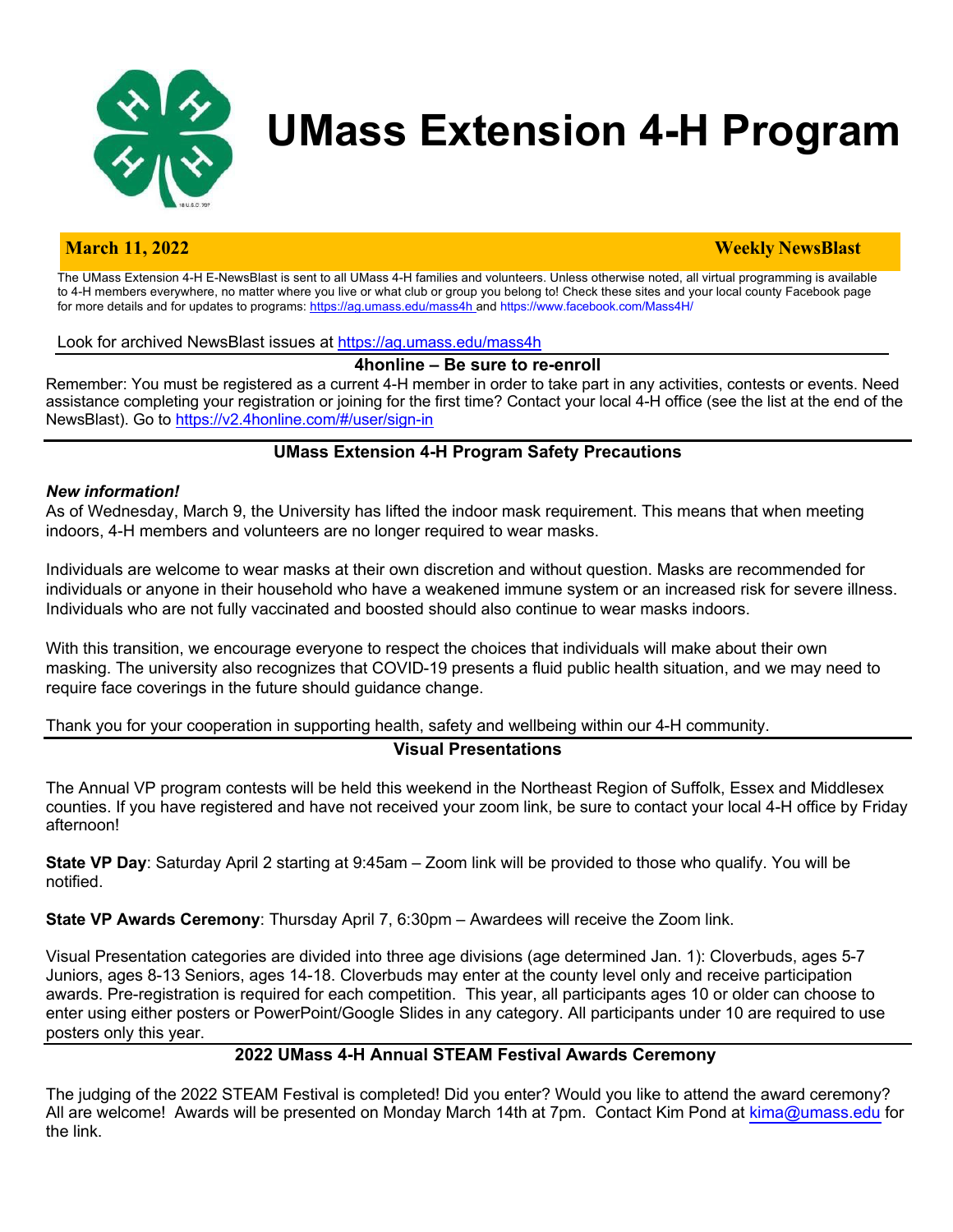# **Ready, SET, Spring into FUN**

Looking for ways to infuse some STEM into your club focusing on some of the upcoming festivals and holidays? We want to hear from you!!

Last year UMass 4-H held several zoom sessions sharing activities you could do with your club, and we are curious and want to know if you are interested in taking part in similar activities this year. Should these sessions be for adults where we show you how to replicate the activities with your club, or would youth members prefer to participate in the activities directly? These sessions might be virtual or in person; they will be planned after we receive your thoughts and opinions. Your input matters! Go to this link to voice your opinion! https://www.surveymonkey.com/r/K7FG6D9

Upcoming events might include the following: what will the activities be? March 14 - Pi Day March 20 - Spring Equinox April 22 - Earth Day April 25- DNA Day April 29- Arbor Day May 4<sup>th</sup> - Star Wars Day May 6<sup>th</sup> - Space Day May 15-21 - Scratch Week

# **4-H Babysitter Training Course**

The UMass **4-H Babysitter Training Course** will be offered across Massachusetts for youth ages 11 and older via Zoom during three sessions to be held on March 29<sup>th</sup>, April 5<sup>th</sup> and April 12<sup>th</sup> at 4:30-6pm. The course offers participants the opportunity to learn the basics of babysitting, including child development, entertaining children, safety guidelines, nutrition, the principles of positive discipline, and more. Upon completion of this course, participants will receive a certificate of completion and a babysitter's ID. The cost is free for registered UMass 4-H members and \$25 for youth that are not currently part of the 4-H program. Materials for the course will be mailed out. Registration is required by March 22, 2022. To register follow the link https://forms.gle/yHNupkaZ56NVE4jv6

# **UMass 4-H Needlework and Sewing Clubs Open House**

Interested in sewing, knitting, crocheting, quilting or some other type of needlework? UMass 4-H is holding a virtual "Open House" to talk about some 4-H clubs throughout the state that have expressive arts projects. Find out where these clubs are located, whether they are in-person or virtual, and the types of activities and projects they take part in. Current volunteers and those interested in potentially becoming a 4-H volunteer in this area as well as 4-H members of all ages are all welcome to join the meeting. Plan to join the open house on Tuesday, March 15, 7:00 PM via Zoom.

# To register, go to: https://bit.ly/37pg5vL

# **Heroes Wear Scrubs**

The Heroes Wear Scrubs program is currently taking place. You can join any of the final three sessions which will occur on March 23, 30 and April 6. All youth ages 8-18 are welcome to attend. Join UMass 4-H educators VaShon Hiltpold and Angelica Paredes along with a group of amazing UMass nursing students to learn a wide range of information about your own body! For instance, did you know that blood pressure measures the flow of blood both leaving your heart and entering your heart? Did you know that it is ok if you ask your doctor to better explain something to you?

Those interested should send an email to VaShon Hiltpold at vwallace@umass.edu. Please put Heroes Wear Scrubs in the subject line.

# **Animal Science Programs**

Contact Carrie Sears with any questions or to register for any events below at ccsears@umext.umass.edu

# **Animal Science Meetings, Workshops and Contests**

March 16 – State 4-H Beef Advisory Meeting – Zoom – 7:00pm March 18 & 19 – 4-H Blue Ribbon Dairy Calf Sale & Clinics – Clinics to be held on March 18 at 6:00pm and Calf Sale March 19 at 11:00am – Mallary Complex – Eastern States Exposition Fairgrounds, West Springfield, MA March 20 – State 4-H Horse Judging – Coggins Creek Farm, Westfield, MA

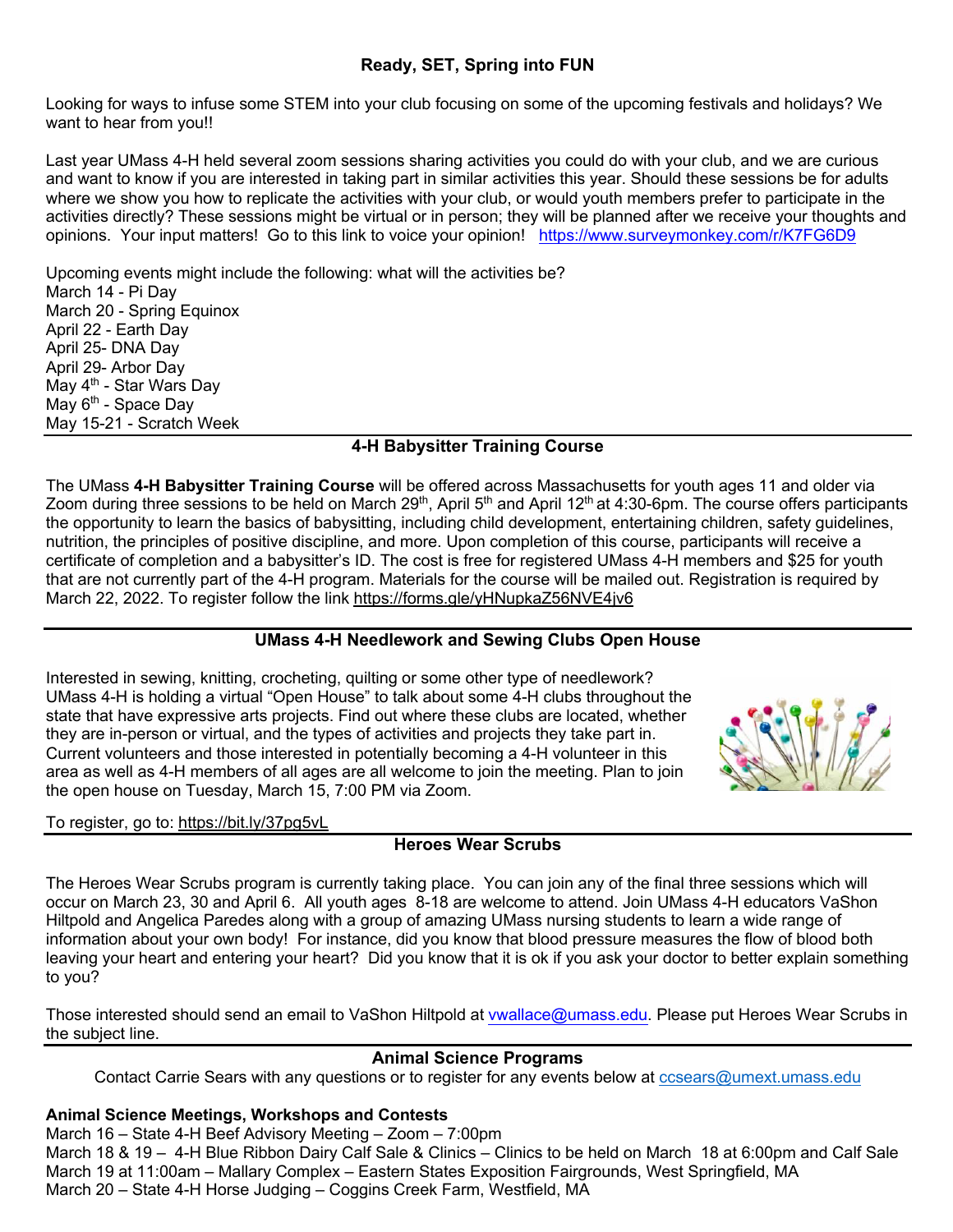March 21 – Regional 4-H Horse Committee – Zoom - 6:30pm March 24 - State 4-H Dairy Advisory – Zoom – 7:00pm

# **Highly Pathogenic Avian Influenza (HPAI) in Massachusetts**

HPAI has been detected in either wild water birds, domestic birds, or both, along the east coast from Canada to Florida. Affected states include MA, CT, ME, NH, NY, and others. HPAI has also been found in KY, IN, and MI. HPAI surveillance of domestic and wild birds in MA is ongoing.

This means that all domestic poultry in Massachusetts may be at risk of exposure. Use good biosecurity to protect your flock and your facility against the HPAI virus. See MDAR's recommendations

here. https://www.mass.gov/.../biosecurity-for-your.../download

Report sick or dead birds: domestic 617-626-1795; wild 508-389-6300.

#### **Important Dates for Animal Science Projects:**

If you plan on showing your animal project at 4-H fairs, please note the following deadlines. All forms are located on the specific species pages.

*Verification and Model Lease Forms:*

Due by **May 1** to your local 4-H Office – Dairy and Beef cattle

Due by **June 1** to your local 4-H Office – Goat, Sheep, Swine Alpaca, and Llamas

Due by June 1 to your local 4-H Office - Dog Verification Form located at https://ag.umass.edu/mass4h/clubsprograms/animal-science-program/dogs

**Horse** – Need to complete only if you plan on showing at the New England 4-H Horse Show (Big E) in September. Please complete the Horse Verification Form located at https://ag.umass.edu/mass4h/clubs-programs/animal-scienceprogram/horses

## **Career Exploration Series**

| March 16 | Larry Dapsis<br>Entomologist | Are you interested in insects? Do you want to learn more about them or<br>think it might be fun to study them? Join this Career Exploration Zoom |
|----------|------------------------------|--------------------------------------------------------------------------------------------------------------------------------------------------|
|          |                              | to find out more! Larry Dapsis has been learning about insects since he                                                                          |
|          | Registration link:           | was 5 and now works as an entomologist at UMass Amherst. Find out                                                                                |
|          | https://bit.ly/3G5wVMp       | how he grew from being interested in insects to having a career as an                                                                            |
|          |                              | entomologist! Larry describes his work as "a really cool job!"                                                                                   |
| April 6  | Shannon Hulst & Greg         | Geography is an interesting subject! In Massachusetts there are                                                                                  |
|          | Berman                       | mountains in the west, rivers and lakes throughout the state, coastline,                                                                         |
|          |                              | lowlands, and more. Shannon Hulst has studied the geography of flood                                                                             |
|          | Registration link:           | plains and how they change the landscape around them. Greg Berman                                                                                |
|          | https://bit.ly/3mXqqwn       | focuses on the coastal areas and is a specialist at the Woods Hole                                                                               |
|          |                              | Oceanography Institution on Cape Cod.                                                                                                            |
|          |                              | Join this Zoom to learn more about this topic and how it might affect the                                                                        |
|          |                              | area where you live and how it may change the geography in                                                                                       |
|          |                              | Massachusetts.                                                                                                                                   |

# **Tractor Supply Paper Clover Campaign**

**\_\_\_\_\_\_\_\_\_\_\_\_\_\_\_\_\_\_\_\_\_\_\_\_\_\_\_\_\_\_\_\_\_\_\_\_\_\_\_\_\_\_\_\_\_\_\_\_\_\_\_\_\_\_\_\_\_\_\_\_\_\_\_\_\_\_\_\_\_\_\_\_\_\_\_\_\_\_\_\_\_\_\_\_\_\_\_\_\_\_**

Tractor Supply Company will be holding the Spring Paper Clover campaign from April 27-May 8. Customers can donate \$1 and purchase a paper 4-leaf clover to support the 4-H program. Each state receives 90% of the funds raised, with National 4-H Council receiving 10%. All funds are designated to be used for leadership programs only. We have been using these to help defray costs of national 4-H congress, conference, academies, and other programs.

This spring, 4-H members will be allowed back in stores to present information about their projects and the 4-H program. They are allowed to ask for donations from the public. Check with Carrie Sears regarding regulations for 4-H members to bring any animals to this event. Also, be sure to inform your 4-H members to check with their local store if they wish to be present during the paper clover campaign.

# **Agrotek Innovation – University of Vermont**

**Agrotek Innovation** is a new program being offered by the University of Vermont (UVM). College of Agriculture and Life Science and Extension 4-H that is designed to build **AgriScience and Biotechnology skills for youth in middle and high school.** This summer AgroTek Innovation will include a free, week-long, residential academies where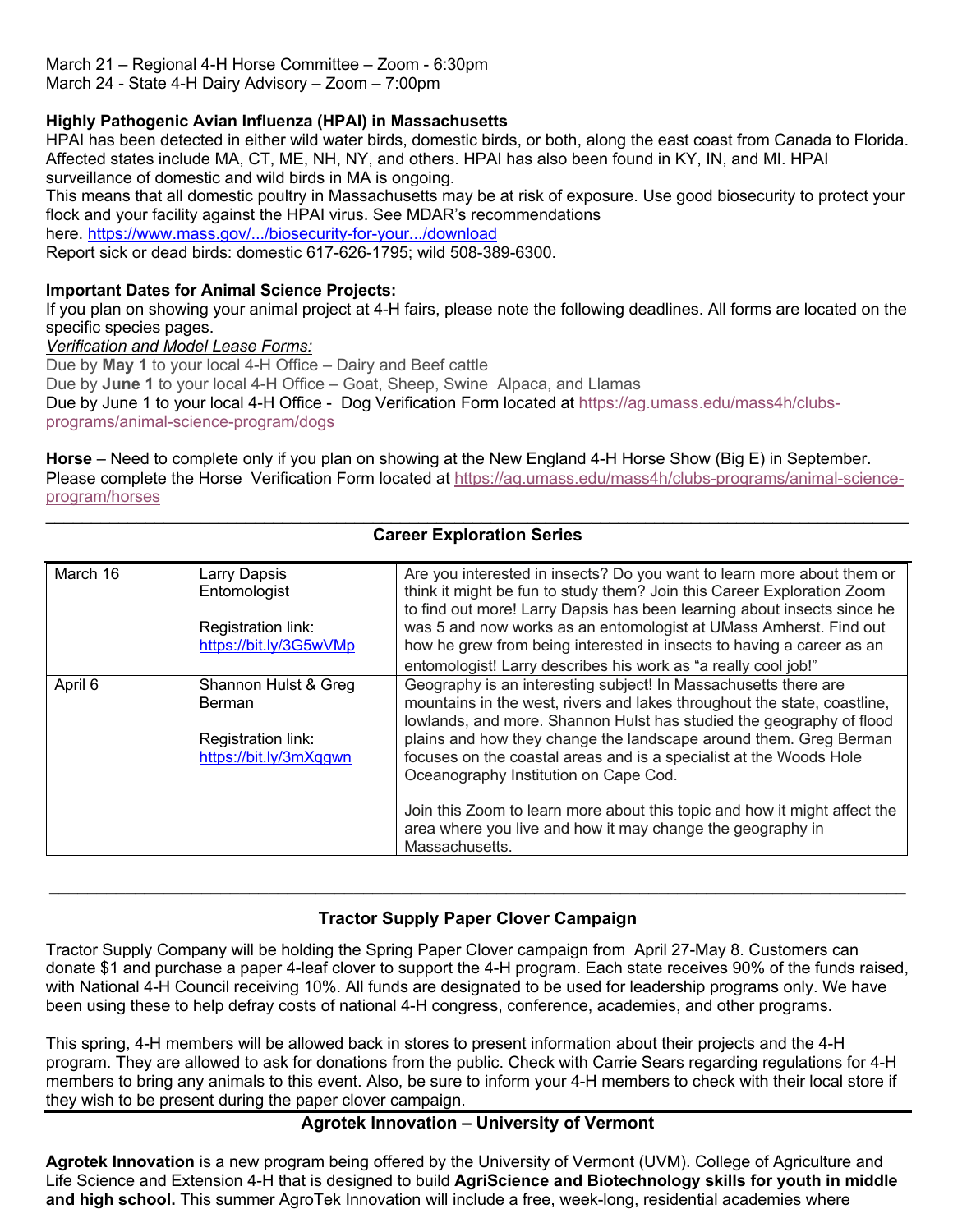participants will dive deep into one of two topics – **Culturing Cells for Healthier Soils** and **Converting Waste into Value-Added Product**. Each week allows participants to learn, make connections with University researchers, and build relationships with undergraduate student mentors. We especially encourage those under-represented in ag careers (female identifying, BIPOC) to participate.

Only 12 slots are available per week. Students will stay in single room accommodations in a UVM dormitory and be supervised by professional, trained 4-H staff who have all undergone background checks, in addition to UVM teaching faculty and their graduate students. Learn more at https://www.uvm.edu/extension/youth/agrotek-innovation-program-7th-12th-graders. **Applications are due by April 1, 2022.**

# **Update Your Projects in 4honline**

It is important for each 4-H member to enter their project areas in 4honline. Your 4-H projects can be club focused or something you do as an individual. You should be sure to enter any and all projects that you are actually involved with.

During the year, programs or events may become available for 4-H members who are involved in a particular project area. By using 4honline, the educators can easily find all youth members who are taking part in that project and send out an email to them. If you are not listed, you might not receive an email announcement and might miss taking part in a great learning opportunity. For example. if a change in health regulation for a species comes out and is time sensitive it will be sent to those registered in those projects only to limit the amount of emails families receive.

To update your projects, log into your family account, select the blue "view" button next to the file you would like to update. Select "projects" on the left side bar to open up your project, select edit and you can delete or add projects. If you are in more than one club, select the club that project should be linked to. Contact your 4-H office for assistance if you need it!

# **4-H Teens and Adults needed as Volunteers for Touch Tomorrow Event**

Come and be part of the UMass 4-H table at the WPI Touch Tomorrow science event on Saturday, April 2. You can sign up for as little as two hours, part of the day, or the whole day! This one day event and will be held at Polar Park in Worcester and attracts thousands of people. 4-H will have general information about the program as well as several hands-on activities for visitors to enjoy.

Since the Touch Tomorrow event will be held on the same day as the UMass 4-H State VP day, some of our usual volunteers will not be able to help out. Parents, volunteer leaders, and 4-H teens are welcome. To find out more details or to volunteer, contact Kim Pond at kima@umass.edu.

# **UMass Extension 4-H Offices and Contact Information:**

Contact the 4-H person you wish to meet with prior to visiting to ensure they are scheduled to be in. Thank you.

State 4-H Office: 100 Venture Way, Suite 334; Hadley MA 01035 Linda Horn, UMass Extension 4-H Program Director lrhorn@umext.umass.edu Carrie Sears, 4-H Animal Science Program Manager – ccsears@umext.umass.edu Deb Comeau – State 4-H Administrative Assistant – dcomeau@umext.umass.edu

Western MA: Franklin, Hampshire, Hampden and Berkshire Counties 100 Venture Way, Suite 334; Hadley MA 01035 Angelica Paredes, 4-H Educator – angelica@umext.umass.edu Lauren DuBois, Urban 4-H Educator – ldubois@umext.umass.edu Lizmarie Ulloa, Urban 4-H Program Assistant - llopezortiz@umext.umass.edu

Central and Southeastern MA: Auburn 4-H Office: 7 Midstate Drive, Suite 102; Auburn MA 01501 Bristol and Norfolk Counties:

Cynthia A. Bushey, 4-H Educator -cabushey@umass.edu Kim Henderson, Administrative Assistant – khenders@umext.umass.edu

Worcester County:

 Meg McDermott, 4-H Educator – memcdermott@umass.edu Martina Jasiewicz, Administrative Assistant – mjasiewicz@umext.umass.edu